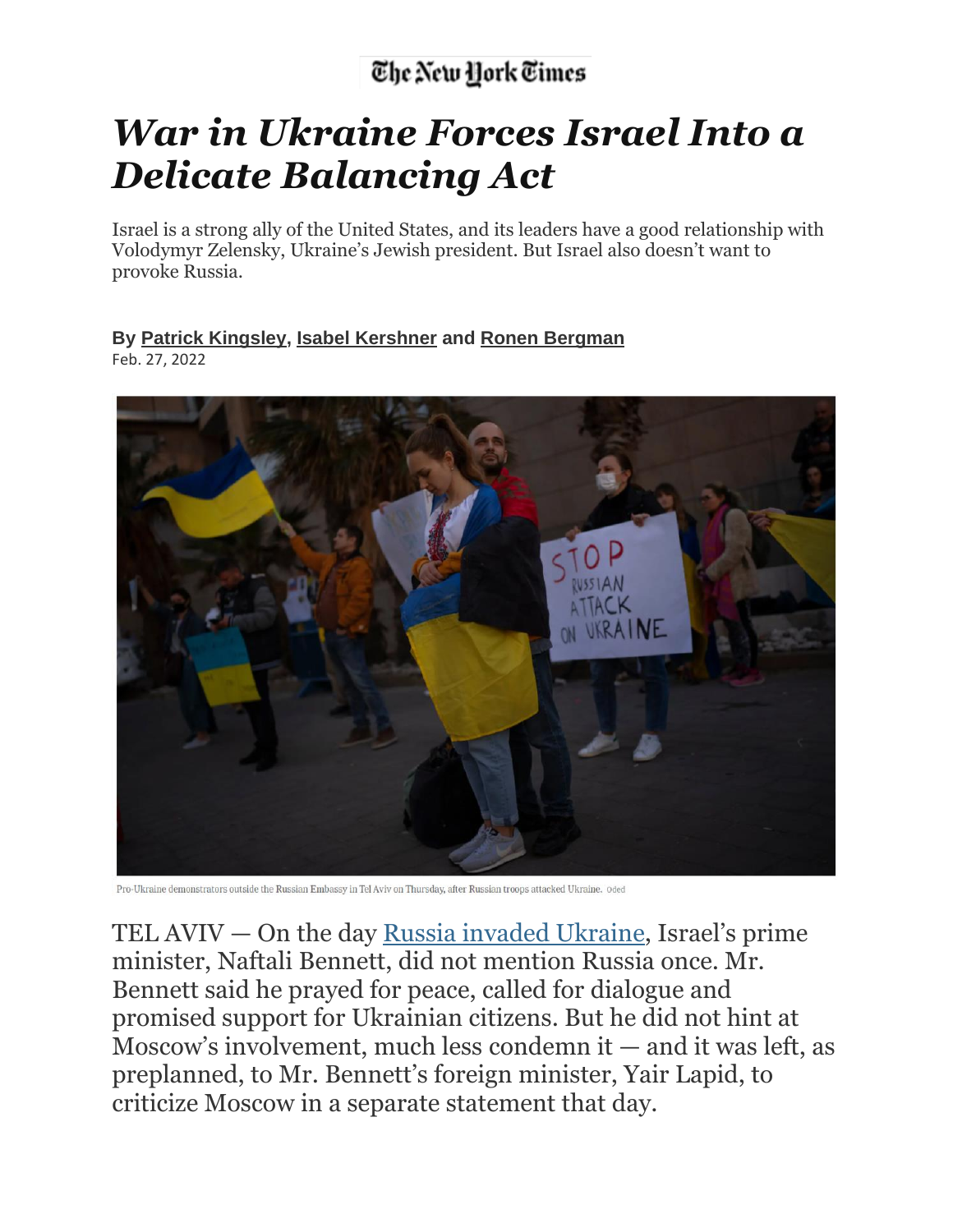The pair's cautious double act embodied the bind in which the war in Ukraine has placed Israel.

Israel is a key partner of the United States, and many Israelis appreciate longstanding cultural connections with Ukraine, which, for several months in 2019, was the only country other than their own with both a Jewish president — Volodymyr Zelensky — and a Jewish prime minister. But Russia is a critical actor in the Middle East, particularly in Syria, Israel's northeastern neighbor and enemy, and the Israeli government believes it cannot risk losing Moscow's favor.

For much of the past decade, the Israeli Air Force has struck Iranian, Syrian and [Lebanese](https://www.nytimes.com/2019/08/28/world/middleeast/israel-iran-shadow-war.html) military targets in Syria without interference, trying to stem the flow of arms that [Iran](https://www.nytimes.com/2019/08/22/world/middleeast/israel-iraq-iran-airstrike.html) sends to its [proxies](https://www.nytimes.com/2019/08/22/world/middleeast/israel-iraq-iran-airstrike.html) in both Syria and Lebanon and to limit a military buildup on its northern border.

Israel also wants to leave itself enough room to act as a gobetween in the conflict. After Ukrainian requests, Mr. Bennett has offered at least twice to mediate between Russia and Ukraine, most recently on Sunday — when Mr. Bennett rushed abruptly from a cabinet meeting to speak with President Vladimir V. Putin of Russia for 40 minutes. And Israeli officials, including Mr. Bennett, shuttled between their Russian, Ukrainian and American counterparts on Sunday afternoon, two senior Israeli officials said, a mediation that may have contributed to Ukraine's decision to meet with Russian officials on the Belarusian-Ukrainian border.

Israel, which often asks that its allies support it unconditionally, finds itself in the uncomfortable position of appearing to refuse to publicly criticize Russia, even when other countries with seemingly more at stake have condemned Mr. Putin's war.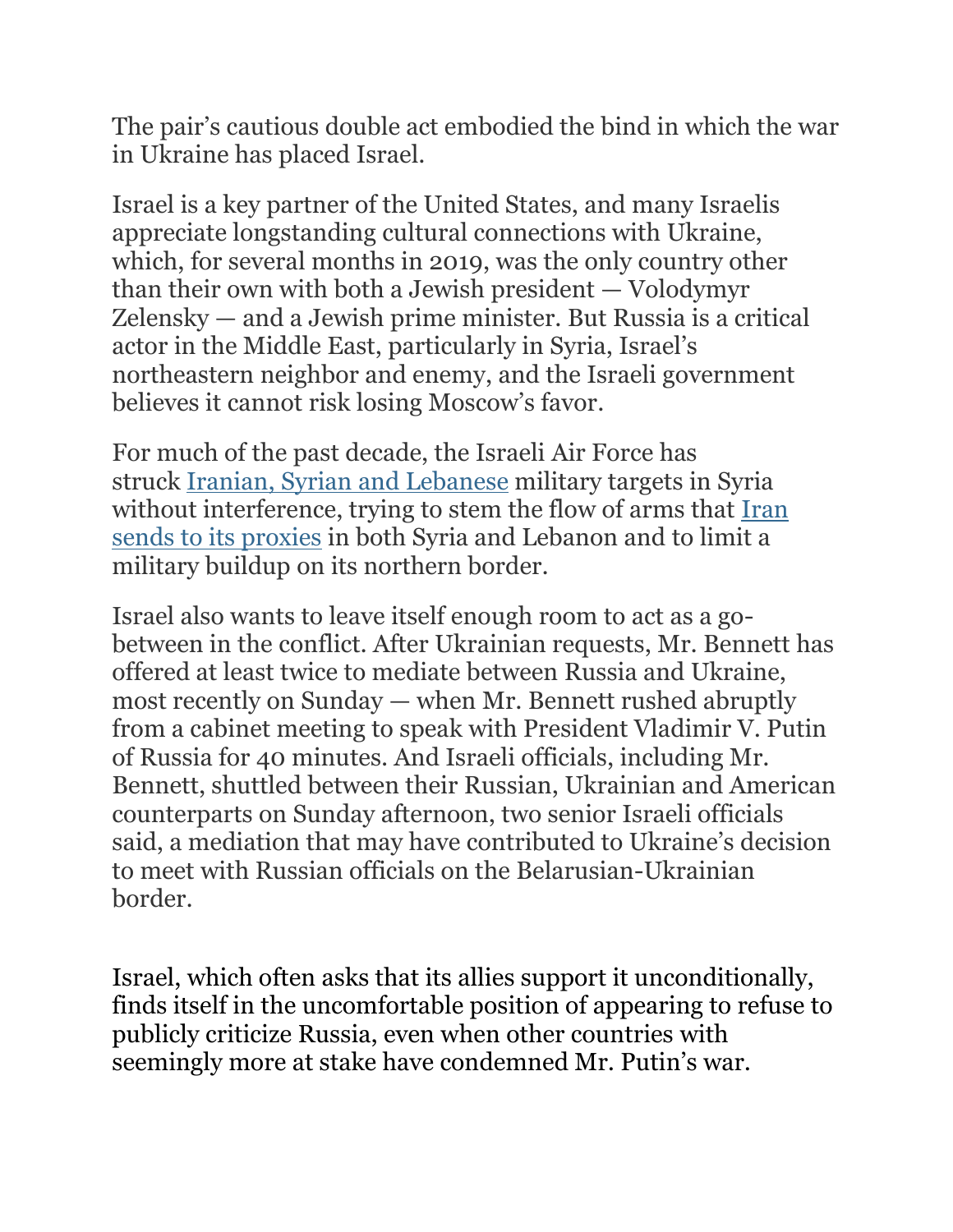It is a "delicate situation for Israel," said Ehud Olmert, a former Israeli prime minister who dealt often with Mr. Putin during his time in office.

"On the one hand, Israel is an ally of the United States and a part of the West, and there can be no doubt about it," Mr. Olmert said in a phone interview. "On the other hand, the Russians are present in Syria, we have delicate military and security problems in Syria — and that requires a certain freedom for the Israeli military to act in Syria."



## Image

*Russian President Vladimir Putin and Israeli Prime Minister Naftali Bennett in Sochi, Russia, last year.Credit...Pool photo by Evgeny Biyatov*

Israel also wants to avoid taking any action that might stir antisemitism against the hundreds of thousands of Jews in both Ukraine and Russia.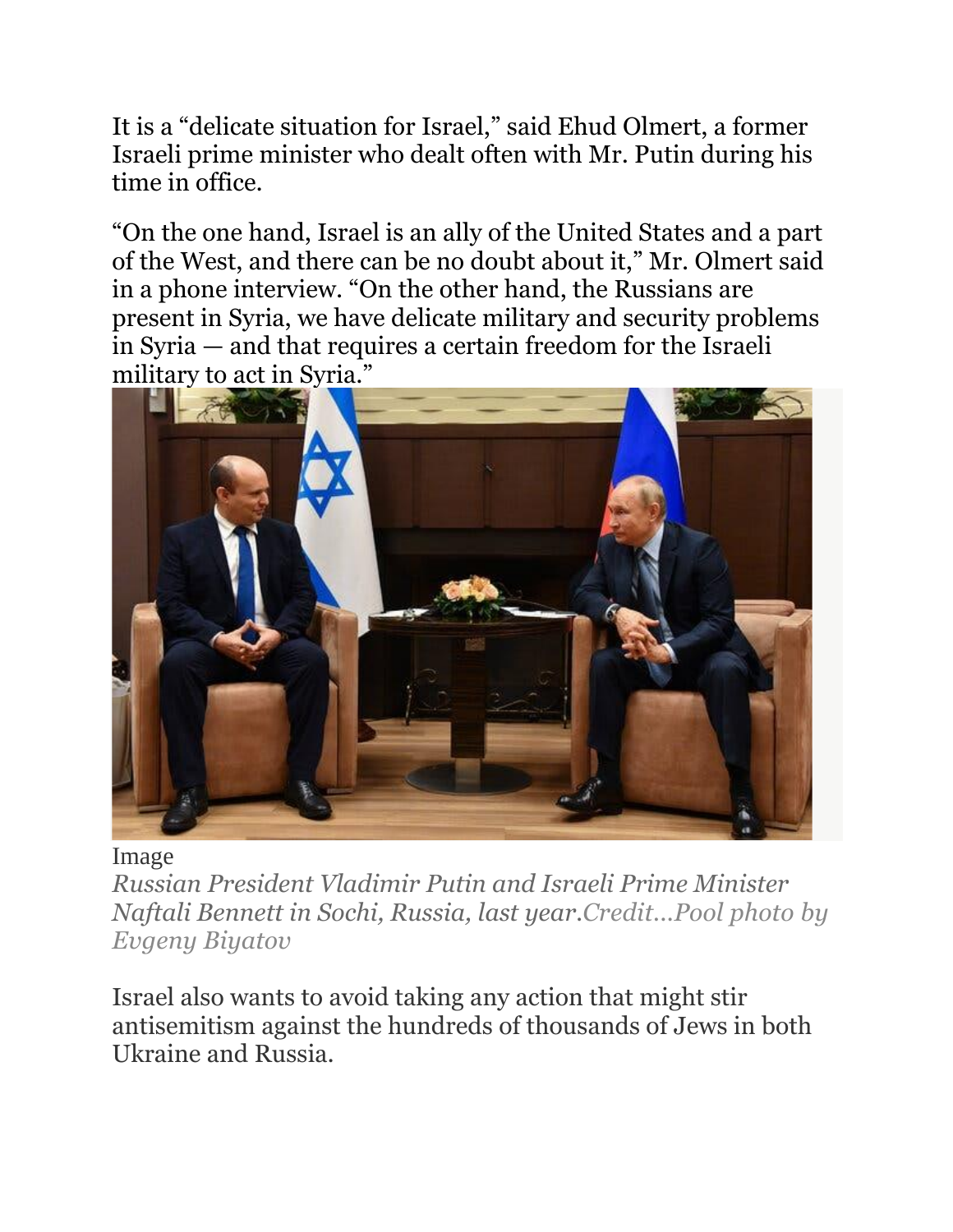And Israeli officials must simultaneously consider the responses of Israel's large Russian-speaking population, who form about 12 percent of its electorate. Roughly 1.2 million Russian speakers have arrived in Israel from the former Soviet Union over the past three decades, about a third of them from Russia and about the same from Ukraine, according to government data.

Some of the latter are even back in Ukraine to defend their original homeland.

"Yes, I love Israel, but I have two countries and I need to defend both of them," said Mykhailo, 25, an Israeli-Ukrainian digital marketer currently fighting in Kyiv, Ukraine's capital, who asked to be identified only by his first name for security reasons.

"Here is a war," he said in a phone interview on Sunday afternoon. "I need to do my job."

Israel's primary concern is to maintain its ability to act in Syria with near impunity and without Russian interference.

But Russia also maintains a significant presence in Syria, and Israel needs Moscow's good will to continue to operate there with ease. Israeli officials currently notify Russian counterparts about impending strikes, and vice versa, using a special encrypted communication line between the Israeli Air Force's subterranean bunker, situated under a military base in Tel Aviv, and the Khmeimim air base in western Syria, a senior Israeli defense official said.

Any change to that relationship might complicate both the Israeli and Russian strategies in Syria. In September 2018, Syrian antiaircraft missiles firing at Israeli planes hit a [Russian](https://www.nytimes.com/2018/09/18/world/middleeast/syria-russian-plane.html) aircraft that was passing through the area by coincidence. It crashed and all 15 Russian soldiers on board were killed.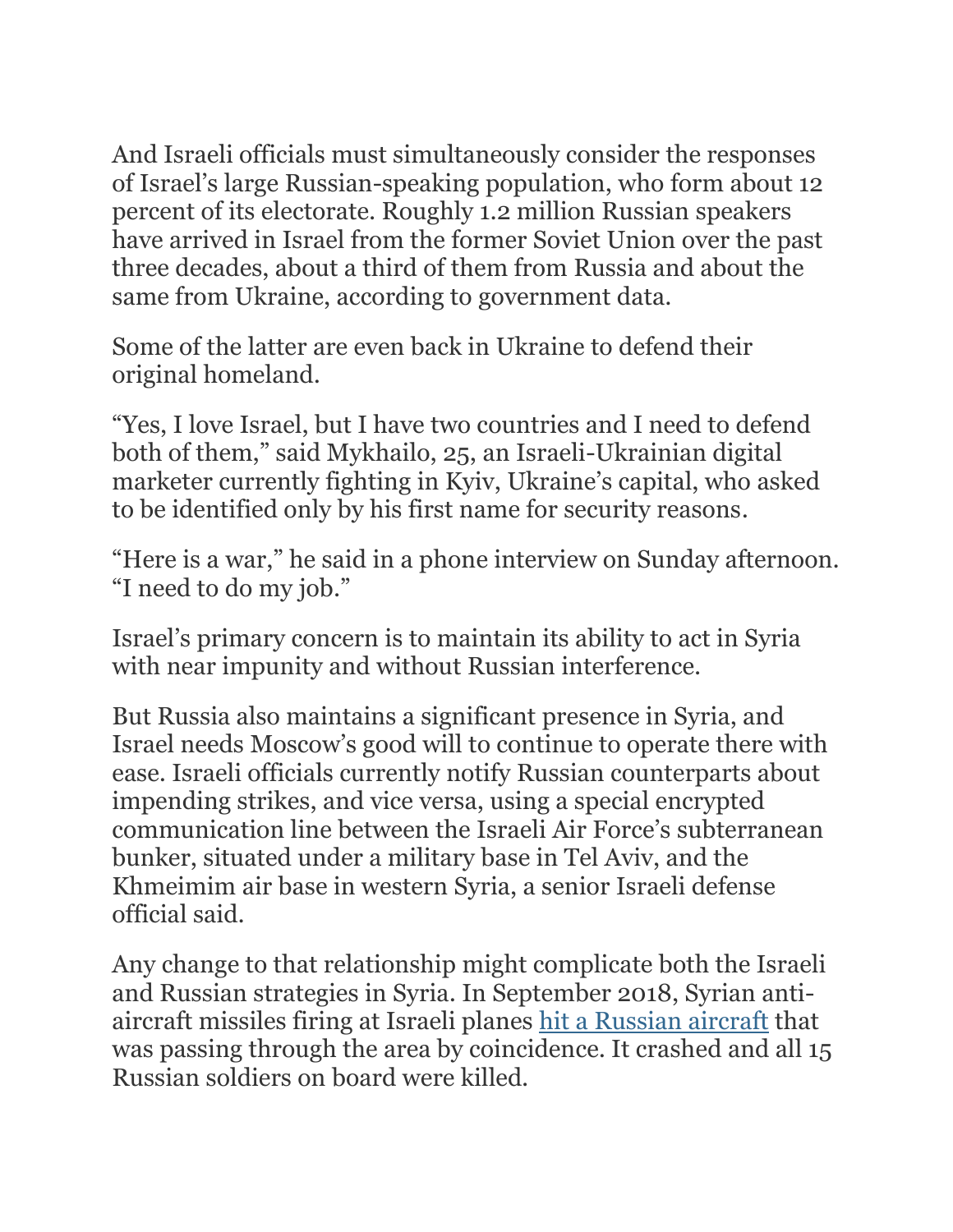

Israeli troops near the Syrian border last month in the Israeli-annexed Golan Heights, Jalaa Marey/Agen rance-Presse — Getty Images

Russian planes have been more active around Syria's borders in recent weeks, both on the western border with Israel and in eastern Syria where American planes frequently operate, the senior Israeli defense official said. The uptick may have been a show of force intended to send a signal about the growing Ukraine crisis, the official added.

Conscious of the need to placate Russia, Israel has rejected several requests in recent months to send military and intelligence equipment to Ukraine, three Israeli officials and a Ukrainian official said. The most recent request was rejected by Mr. Bennett during the call on Friday, the Ukrainian official said.

Even after [approving](https://www.nytimes.com/2022/01/28/magazine/nso-group-israel-spyware.html) the sale of Pegasus, an Israeli-made spyware program, to dozens of other countries, Israel refused to sell it to Ukraine — rejecting a request last August from a Ukrainian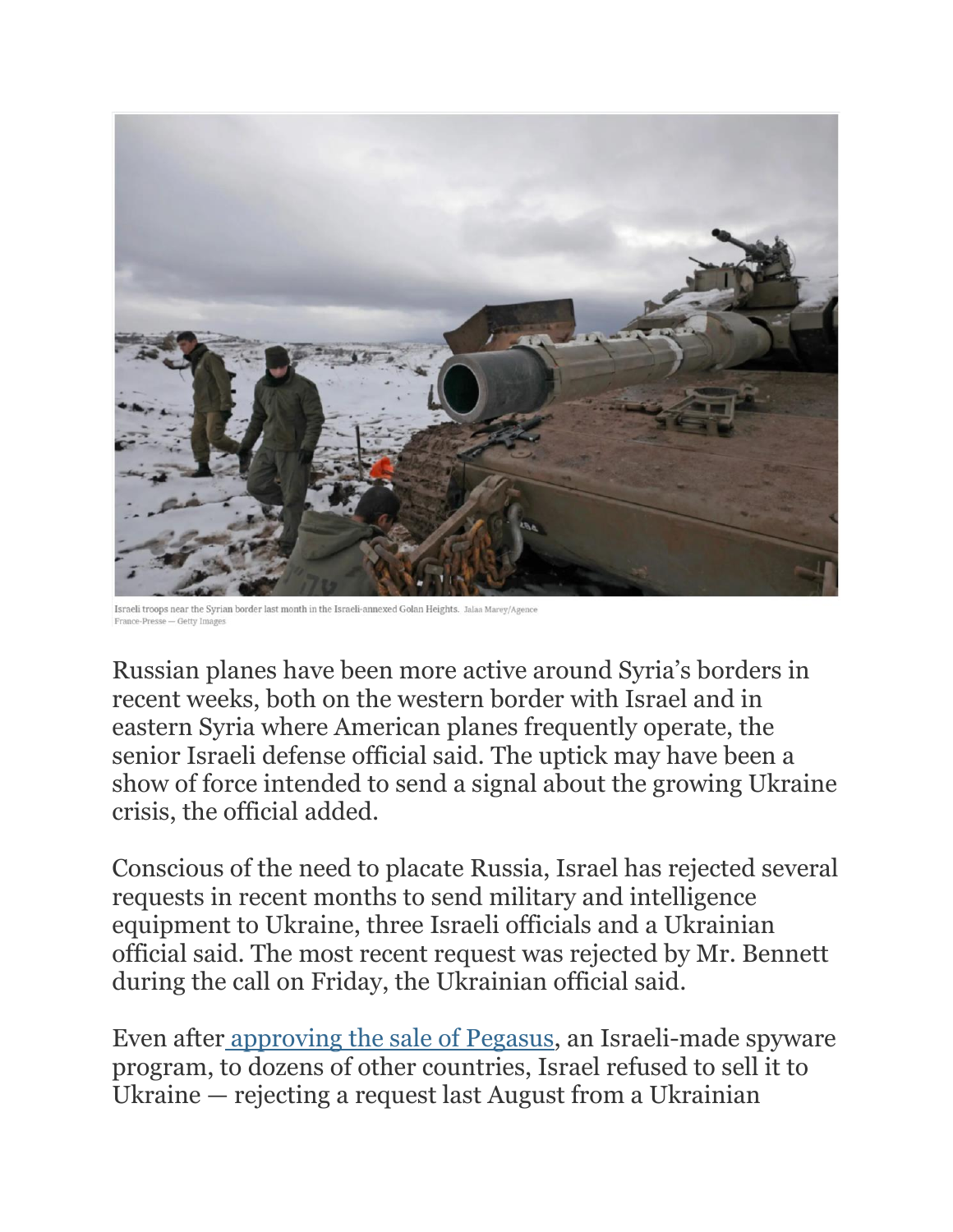delegation that visited Israel to discuss spyware purchases, according to an Israeli official and two people familiar with the matter. And Ukraine never formally asked Israel to use its fabled air defense system, known as Iron Dome, precisely because it knew that Israel would never agree to supply it, the Ukrainian official said.

Israel has instead allowed private Israeli firms to sell Ukrainian military communication equipment and robotics, and on Sunday it announced a 100-ton delivery of humanitarian and medical supplies to Ukrainian civilians.

Within Israel, the war in Ukraine has divided Russian speakers along political lines, though not necessarily along national ones.



Immigrants from Ukraine arriving last week at Ben Gurion Airport near Tel Aviv. Jack Guez/Agence Franc Presse - Getty Images

Eduard Shtrasner, a teacher and businessman who moved to Israel in 1990 from an area that at the time was part of Moldova,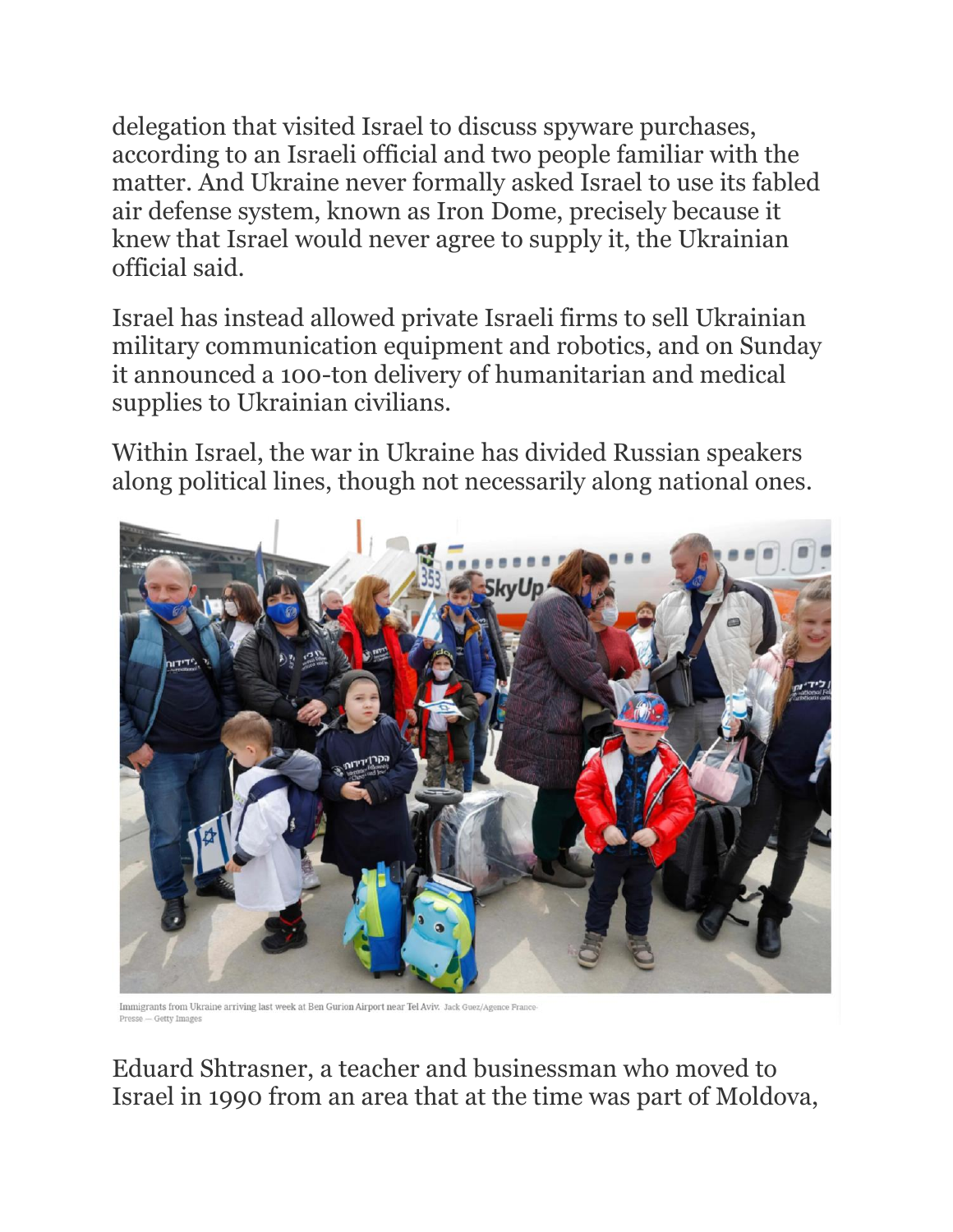has become estranged from some friends of Moldovan origin for expressing a less critical attitude of Mr. Putin.

"I am not at all in favor of war," said Mr. Shtrasner, 48. "But I can justify what Putin is doing. I read, I listen, I gather information and, if I were him, I would do the same thing."

He acknowledged, though, that in Israel, his position was "not popular at all." The invasion has been a unifying moment for Russian speakers, with those who once supported Mr. Putin now increasingly turning on him, community activists said.

On Thursday, as Russia began its invasion, the Russian-born owners of the Putin Pub, a bar popular with Russian-speaking Israelis in Jerusalem, removed the golden "P-U-T-I-N" letters from its facade and announced that they were seeking a new name for their bar.

"It was our initiative," said Yulia Kaplan, one of the bar's three owners, who moved to Israel from St. Petersburg, Russia, in 1991. "Because we are against war."

In 2014, during the Russian invasion of Crimea, there was a much stormier debate on social media among opposing camps of Russian-speaking Israelis, said Ksenia Svetlova, a journalist, academic and former member of the Israeli Parliament who moved to Israel from Moscow in 1991.

"But then there wasn't the violence and bloodshed that there is now," Ms. Svetlova said.

Even among older Russian speakers here who tend to rely on the Russian news media and have admired strong leadership in the past, there seems to be little sympathy for Mr. Putin this time around.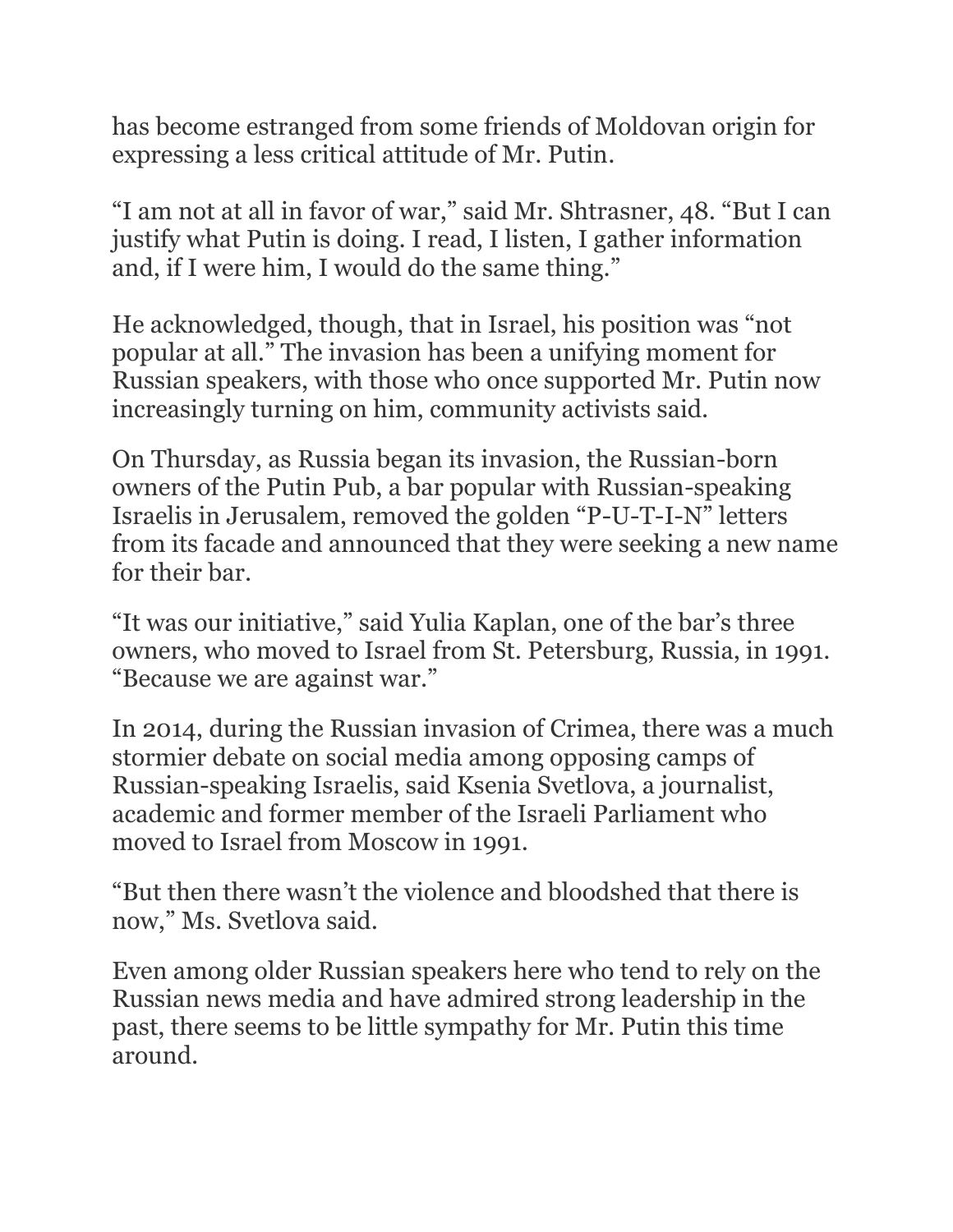"There is a sense of shock — people of my parents' age are saying it's shameful," said Pola Barkan, a community activist who moved to Israel as an infant in the early 1990s with her family from Ukraine. "They say their grandparents fought shoulder to shoulder against the Nazis, and the grandsons are now fighting each other."



The Putin Pub in central Jerusalem on Friday, after its management removed the "P-U-T-I-N" from above the front door. Maya Alleruzzo/Associated Pres-

Russian speakers in Israel are also bracing for a new wave of Jewish immigration from Ukraine; anyone with at least one Jewish grandparent can apply for Israeli citizenship.

The Jewish Agency, a worldwide Jewish organization that operates in coordination with the Israeli government and assists Jews interested in immigrating to Israel, said it was opening six processing stations for potential immigrants at Ukrainian border crossings with Poland, Moldova, Romania and Hungary.